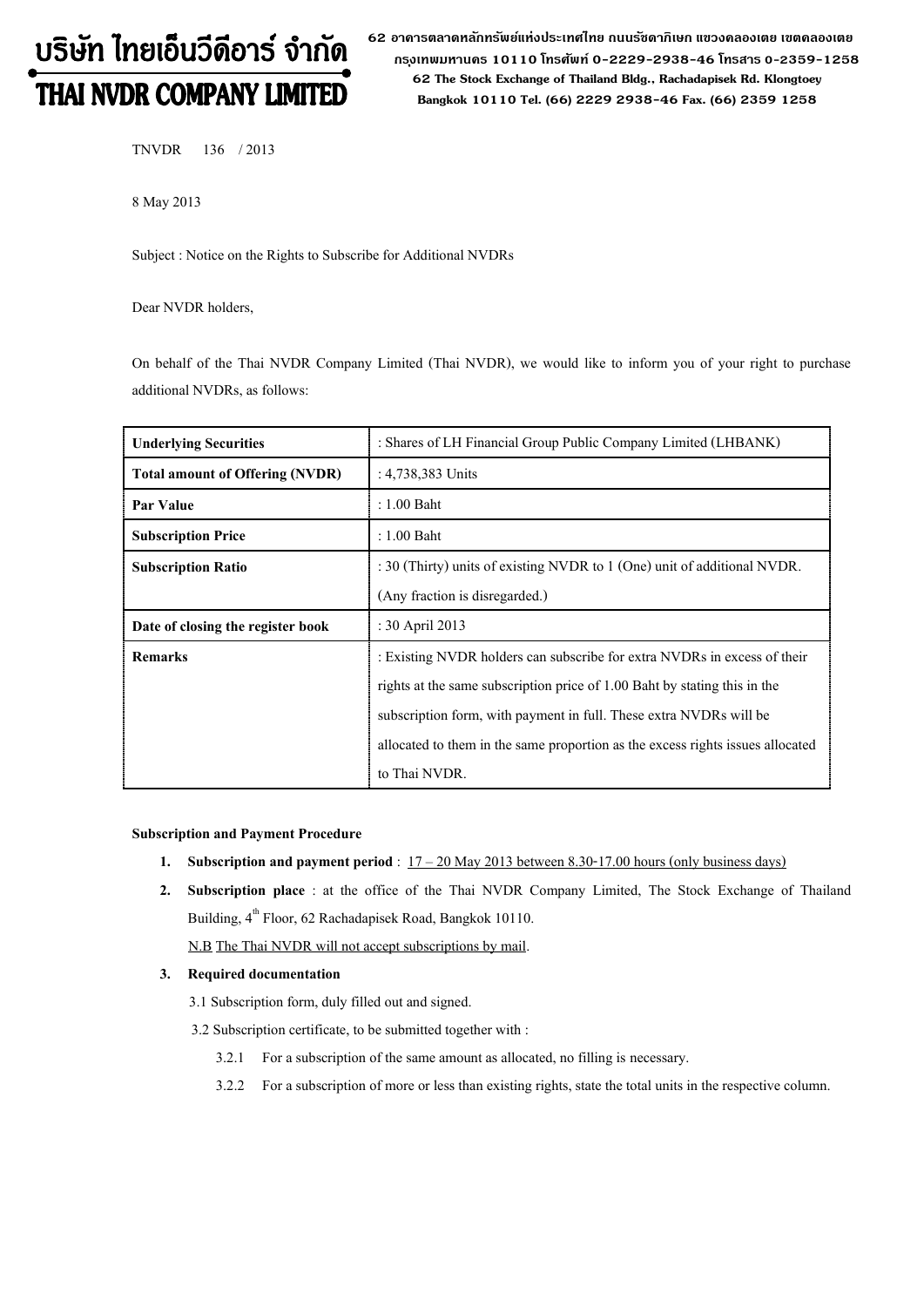#### **4. Payment**

**Subscription for full entitlement or less than or excess the entitlement**, please make payment by one check or one cashier check which is collectable through clearing house in Bangkok. The check or cashier check shall be dated between 17 to 20 May 2013. Indicate the subscription date and make it payable to *"Asia Plus Securities Public Company Limited for Securities Subscription".*

- **5.** If NVDR holders fail to exercise their rights or make a payment within the allotted time schedule, or the check or cashier check is not honored, it shall be deemed that such NVDR holders do not wish to exercise their subscription rights. Thai NVDR shall thus regard the subscription as being void.
- **6.** Refund for unallotted NVDRs.

If the excess rights NVDRs were not allotted in full because the number of NVDRs subscribed for were more than the number or remaining units of NVDRs, the Thai NVDR will make a refund (without interest) to the NVDR holders by check for the unallotted NVDRs and send it by registered mail to the address that appears on the Share Register Book on the date of closing the book, within 7 business days after the Thai NVDR has received the refund from the underlying company.

Should you need any further information, please do not hesitate to contact Thai NVDR Company Limited at 02-229-2800 Ext. 2938-2946.

Sincerely yours, Thai NVDR Company Limited

Pidaya Clorchaya

(Pichaya Chomchaiya) Head Depository [Department](http://dict.longdo.com/search/department) The Stock Exchange of Thailand

Enclosure : 1. Subscription Form for NVDR Right Issues

2. Subscription Certificate